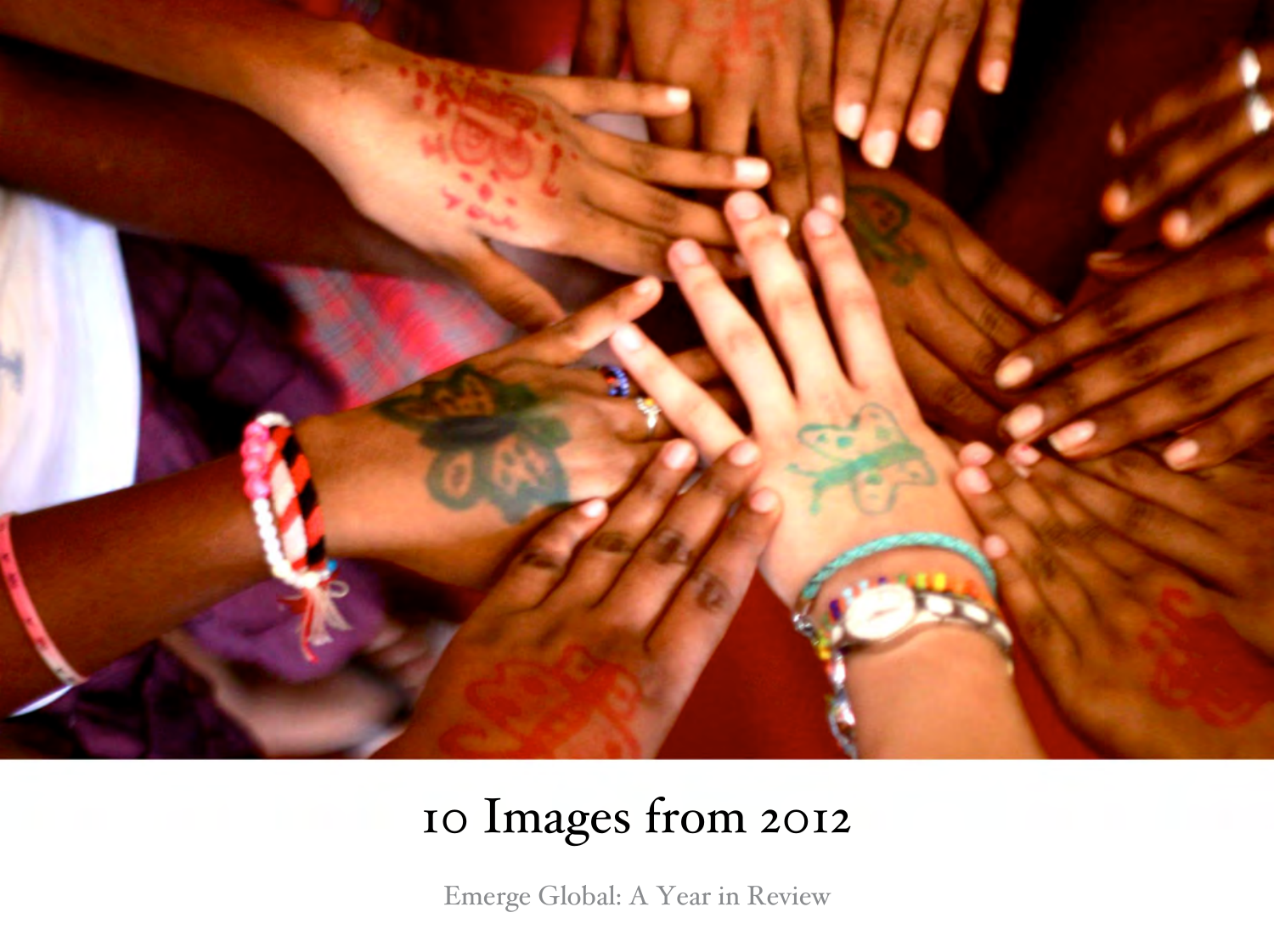"I think what Emerge does is magical and inspirational. It gives these young girls a second chance, not only to dream, but to make their dreams a reality through concrete means of empowerment, self-sufficiency, education and support."

--Stephanie Siriwardhana, Miss Sri Lanka 2011-2012

Photos by Paulina Muratore and the Emerge Team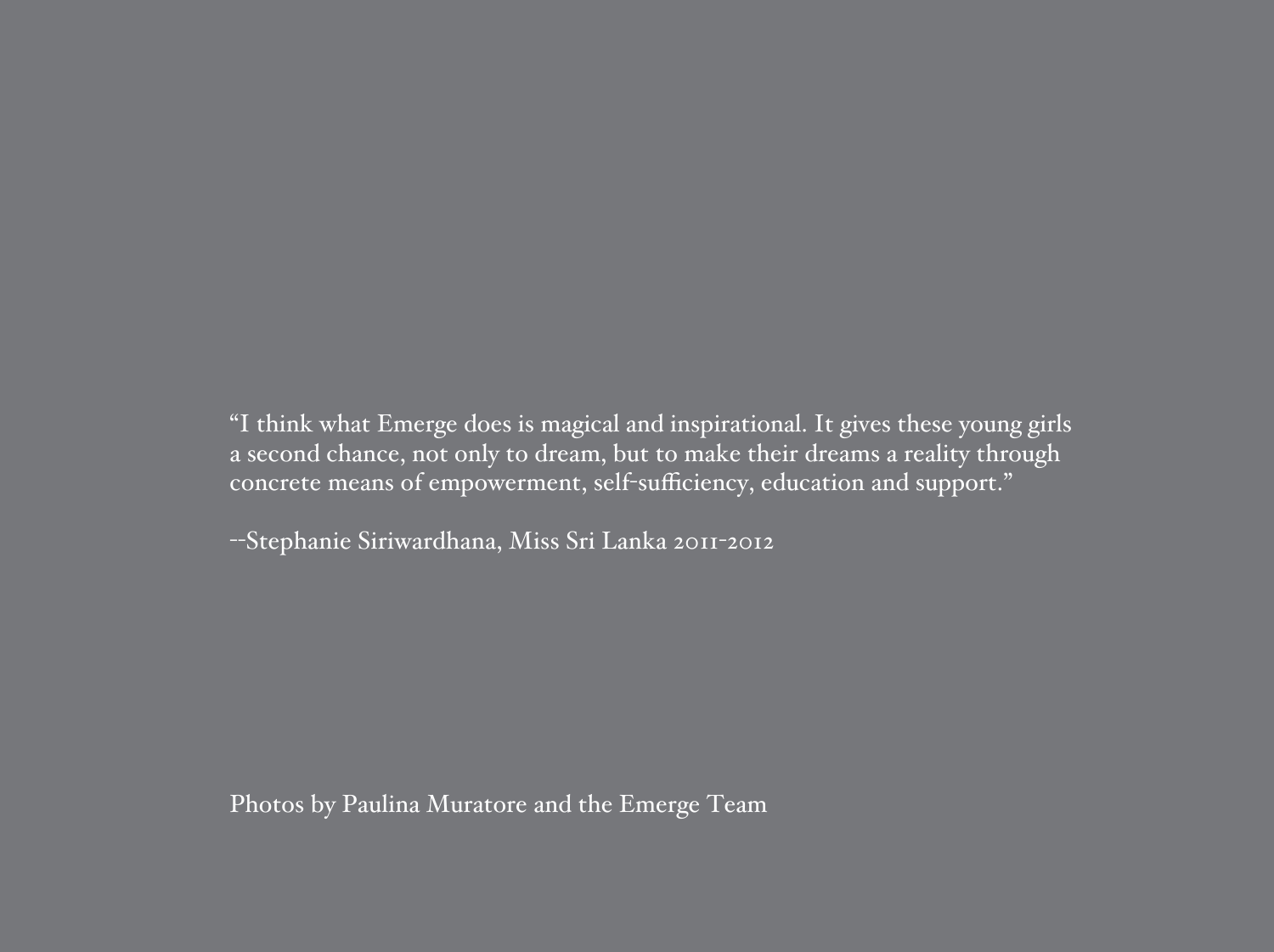In 2012, we...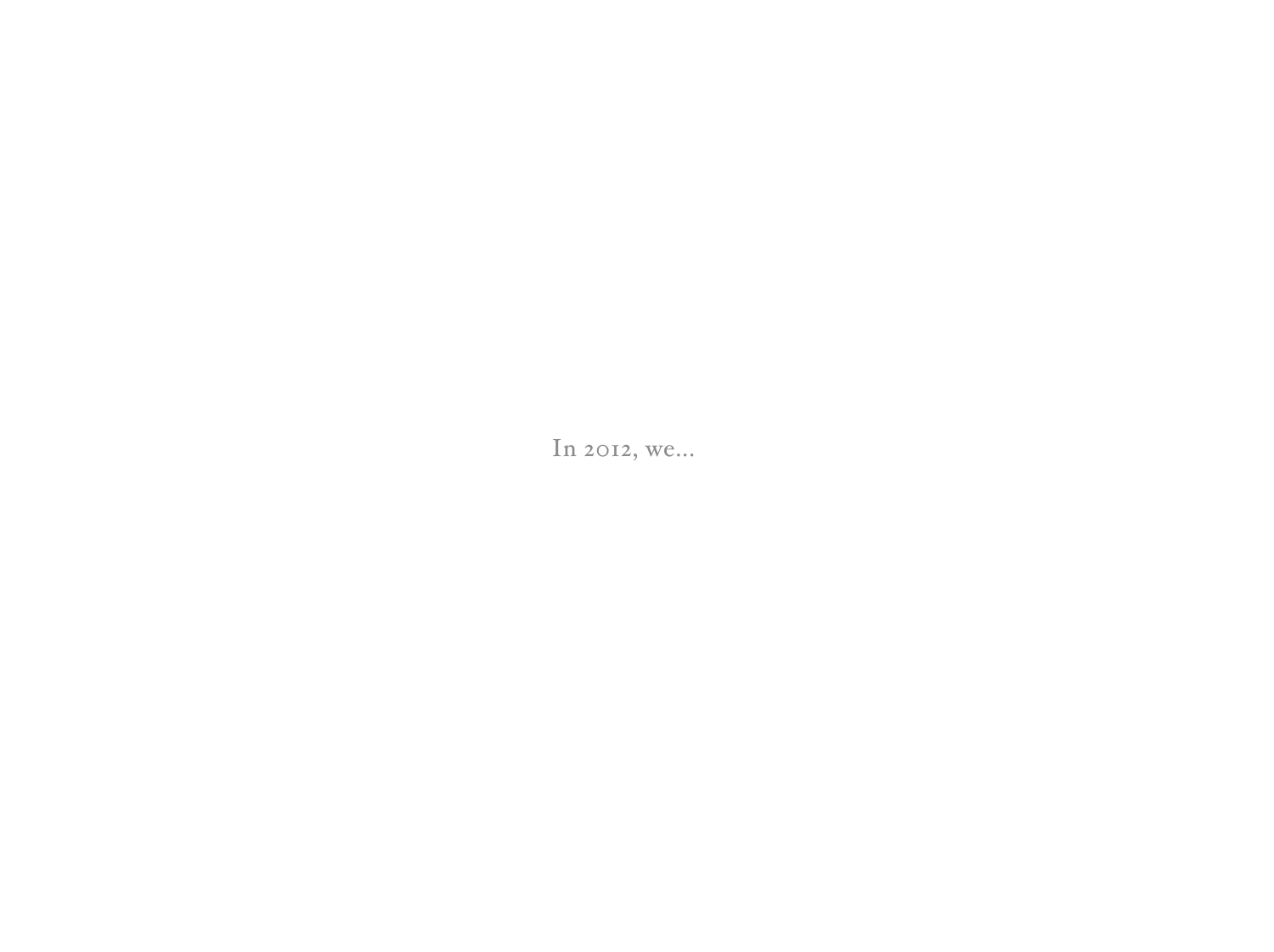

Welcomed new girls into our community as we expanded our programs into a government-run home in Ranmuthugala.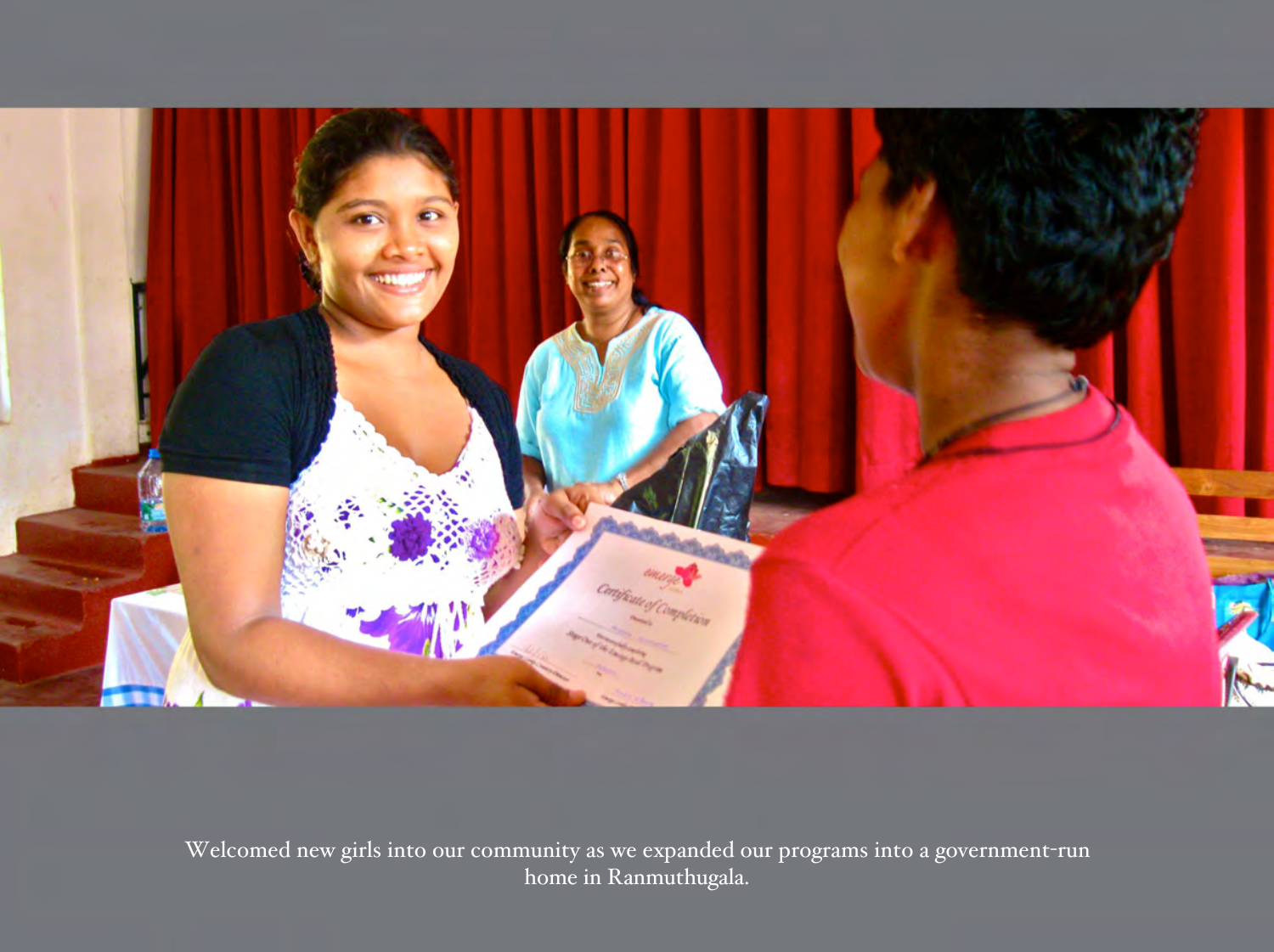

Rejoiced as we watched our two alumnae staff in action.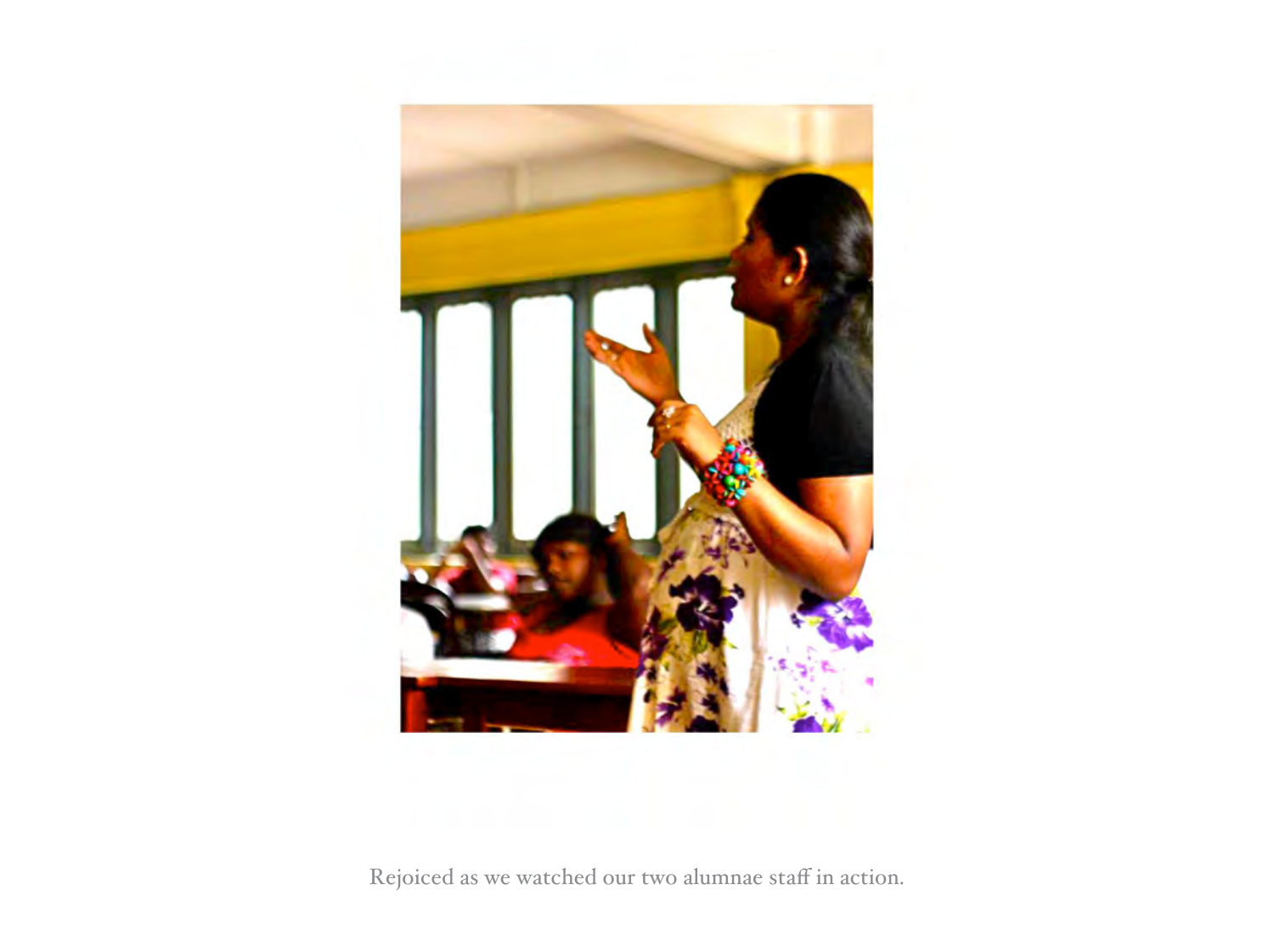

Formalized our Mentorship Program curriculum to include units on personal values, body image, healthy relationships, communication skills, goal setting and more.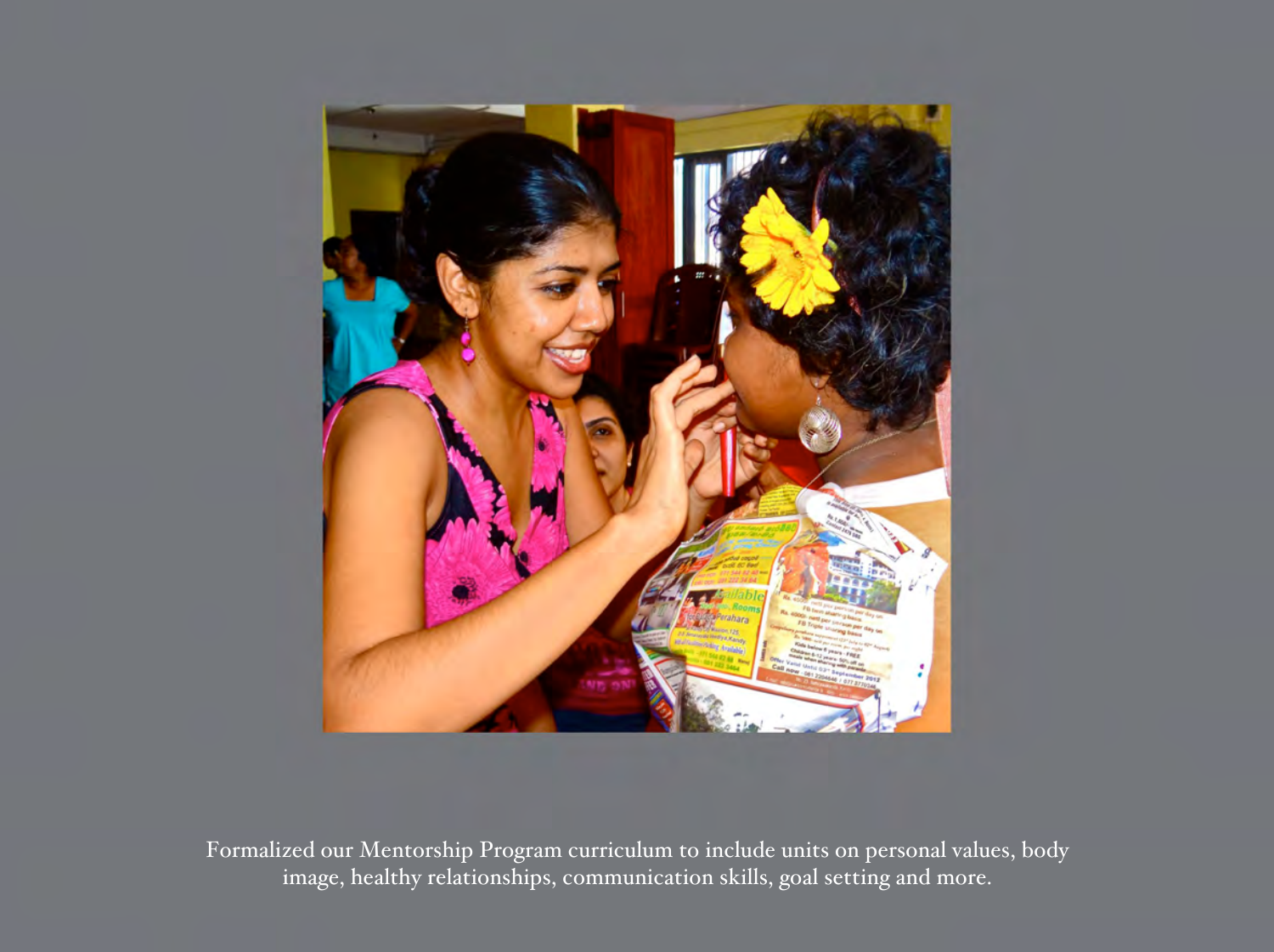

Were inspired by a team of committed volunteer mentors who developed an education program to enable girls to complete their O-levels (equivalent to the GED).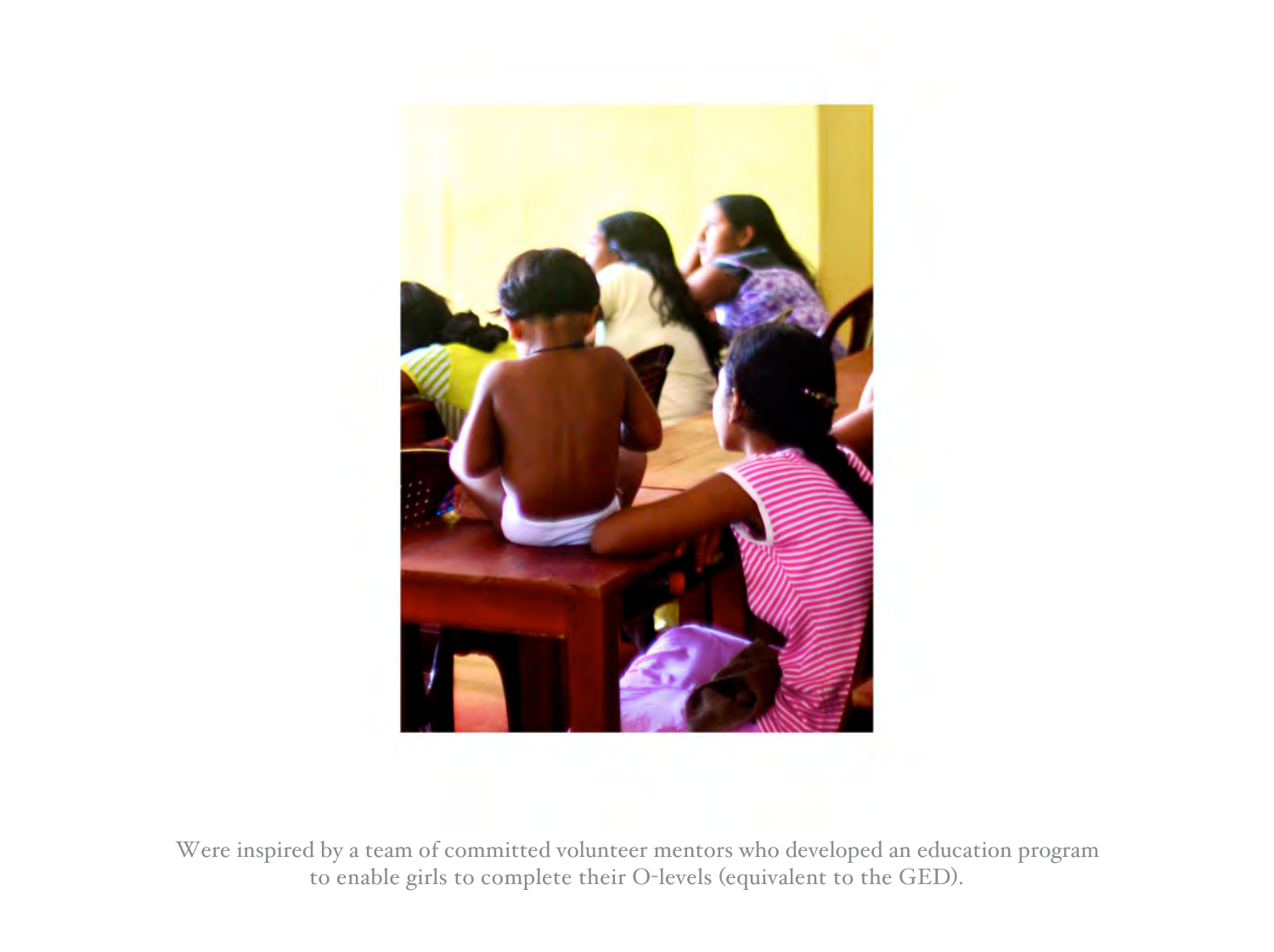

Launched our first summer internship program, with interns helping with public relations, fundraising, reintegration, mental health, Beads-to-Business, and business development.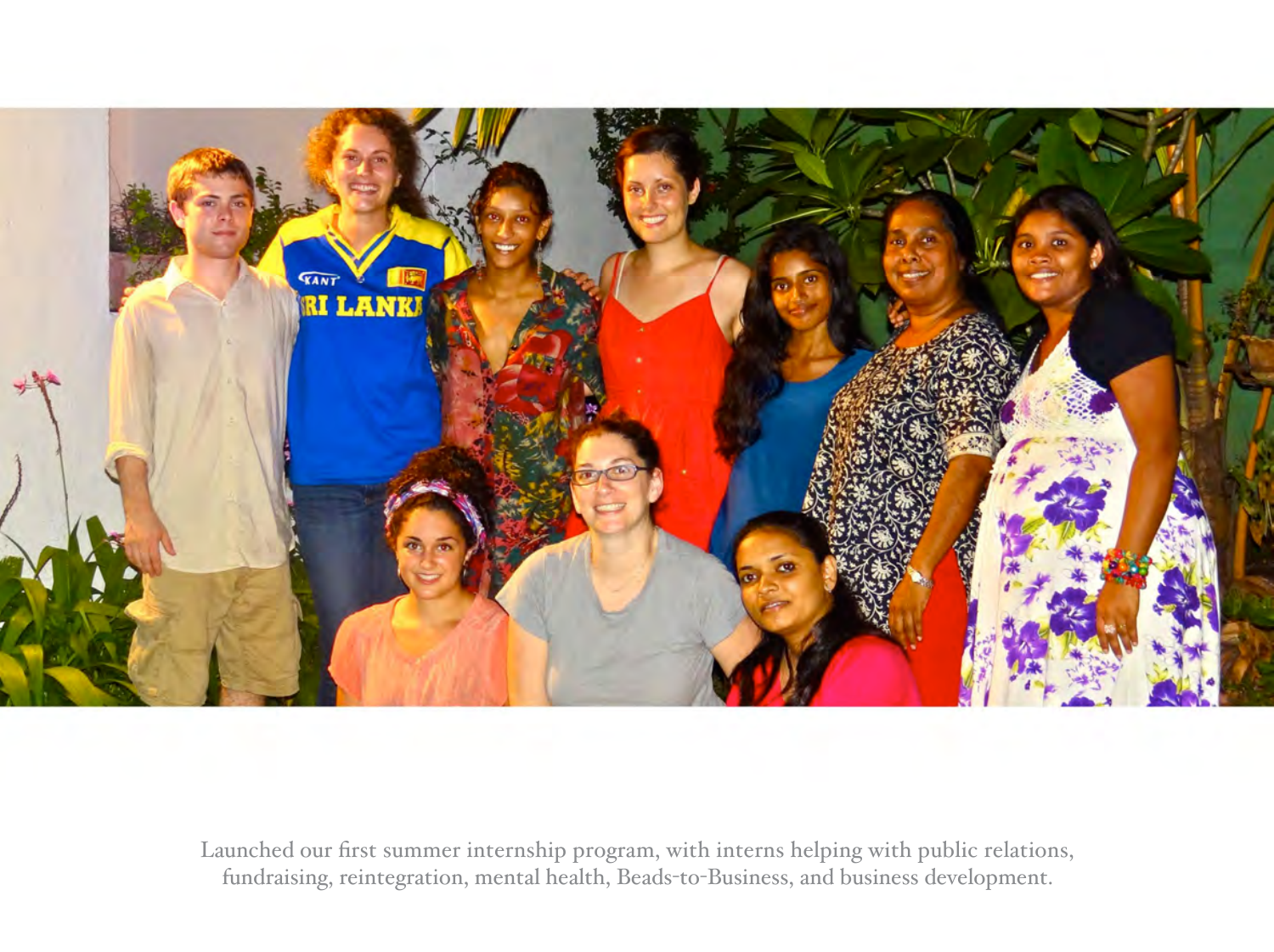

Placed our jewelry in six stores in Sri Lanka as part of our new emphasis on local sales.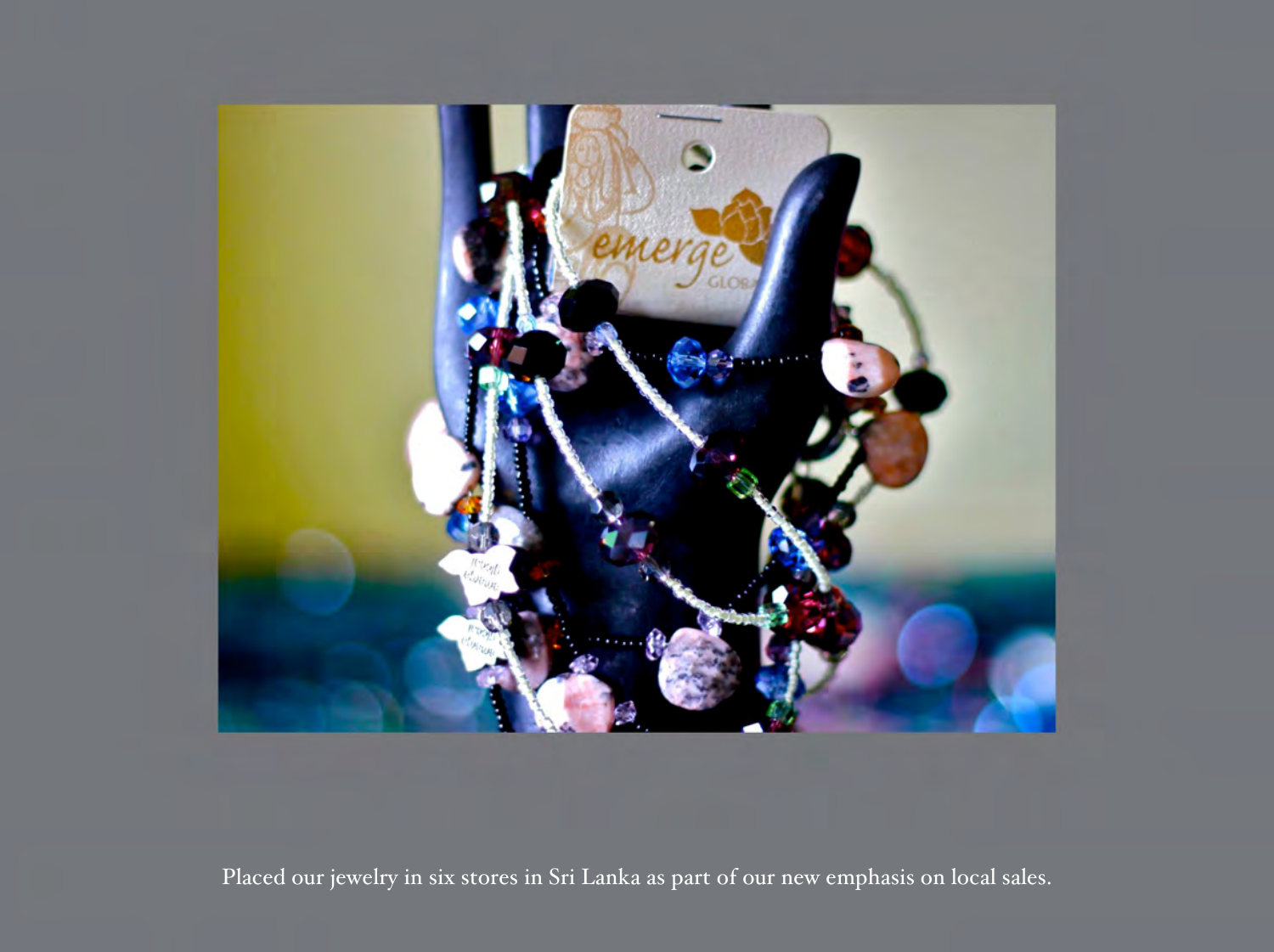

Were impressed by our participants who generated more than \$30,000 in savings... and counting.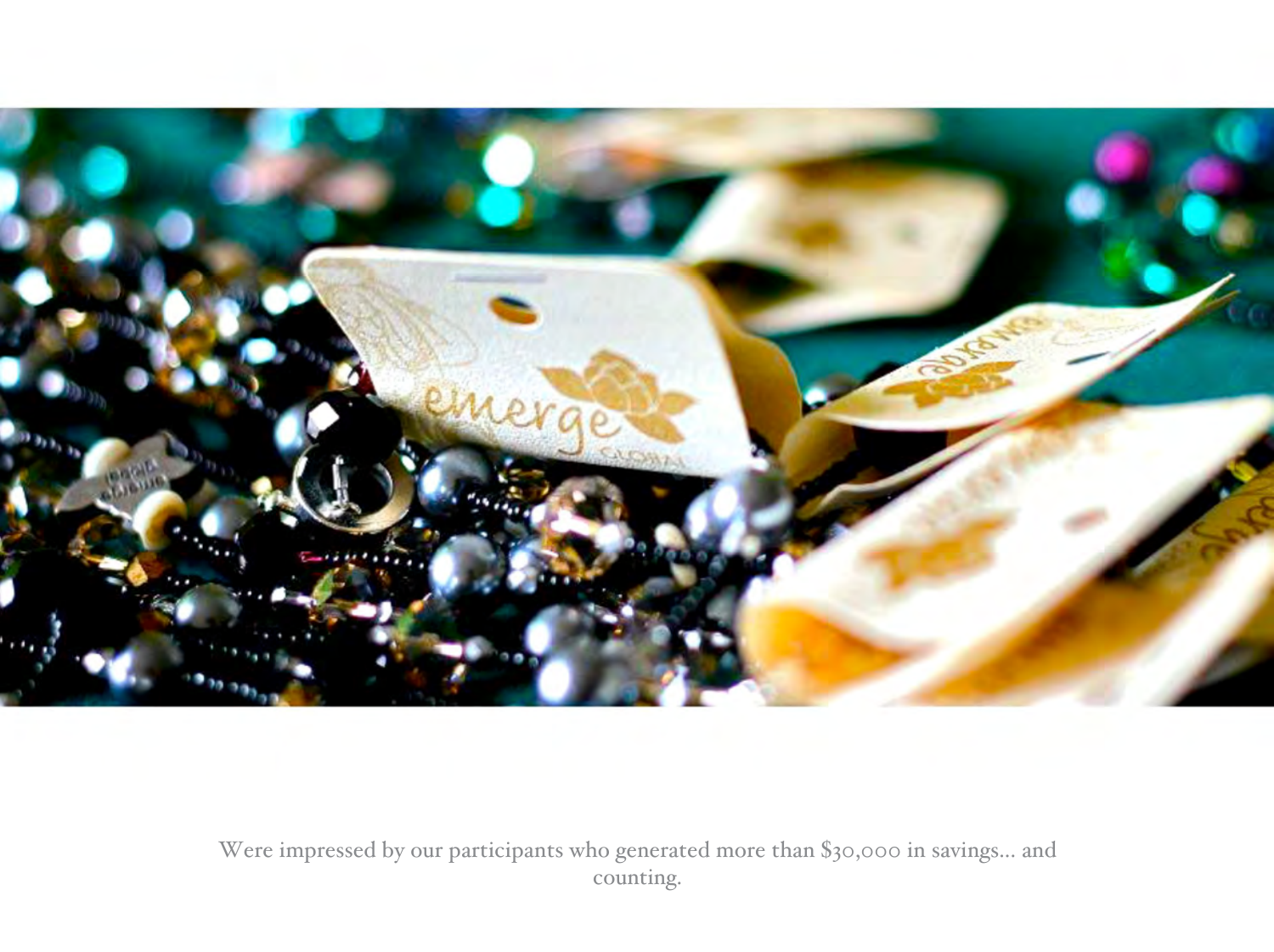

Increased awareness of our cause and work through endorsements by Miss Sri Lanka and the US Ambassador.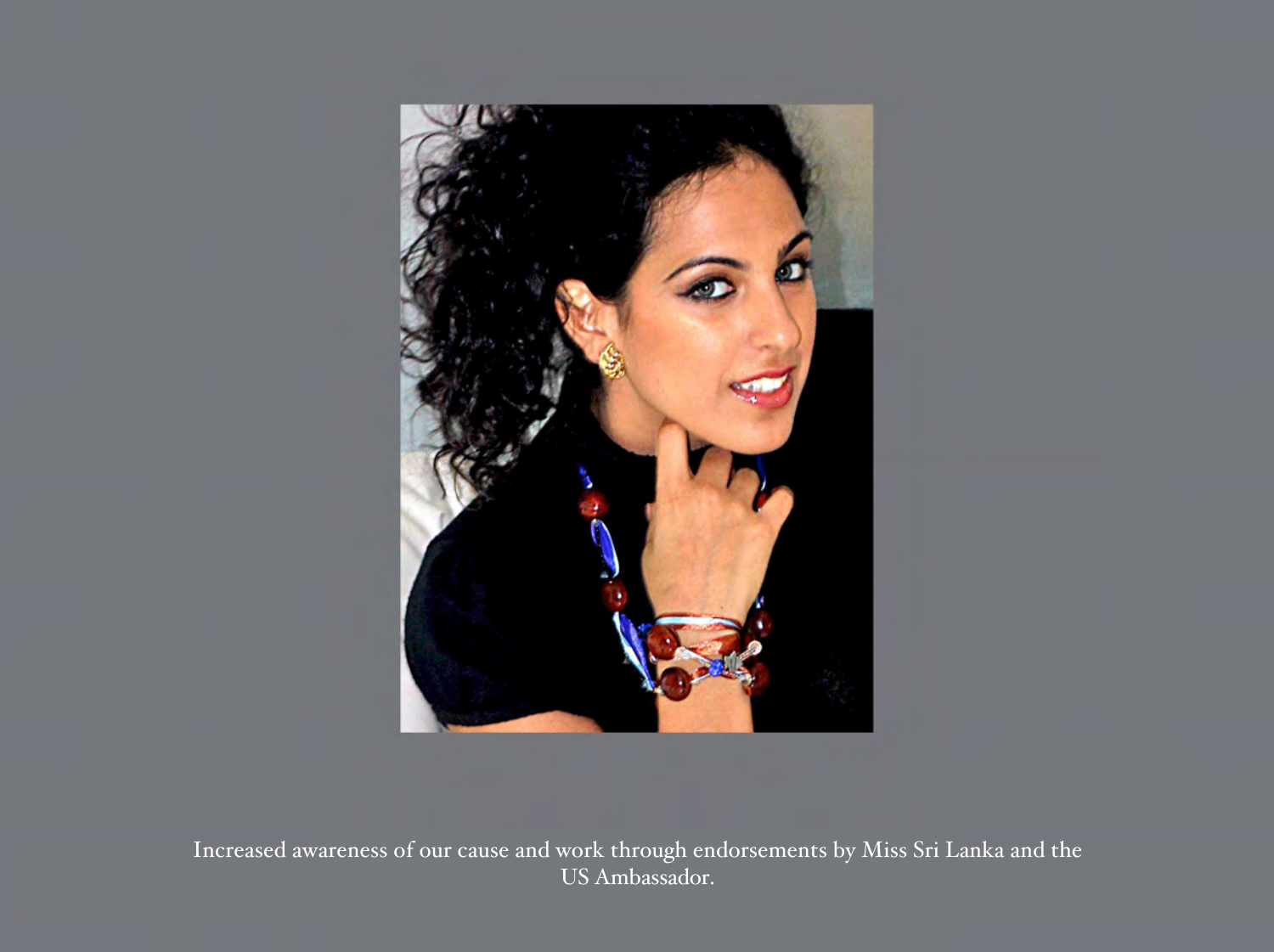

Generated more buzz than ever before by being featured regularly in Sri Lankan newspapers and as the cover story in Sri Lanka's biggest popular culture and society magazine.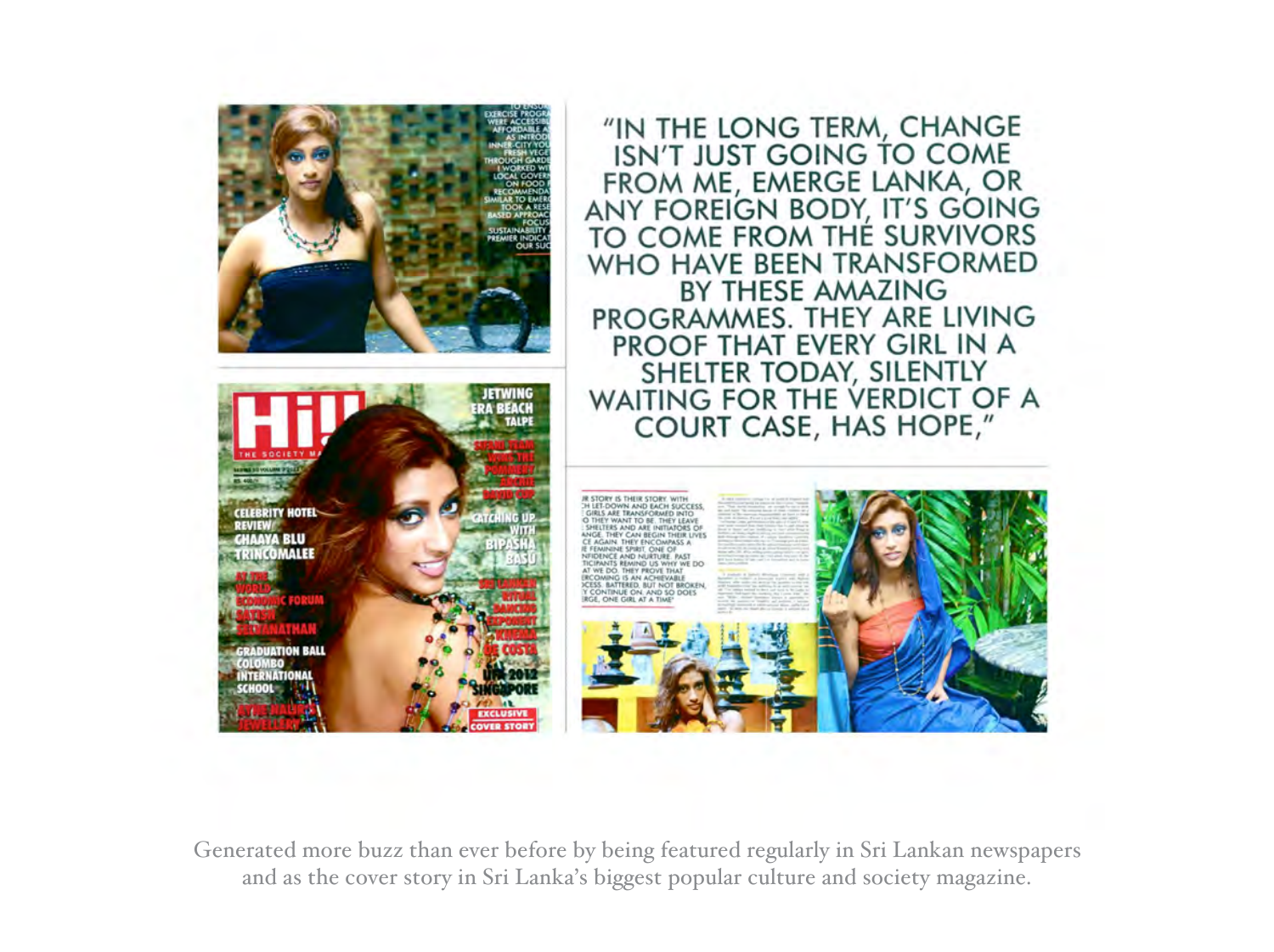

And, most importantly, supported 118 girls in healing from past trauma, developing their selfsufficiency, becoming leaders, and achieving their dreams.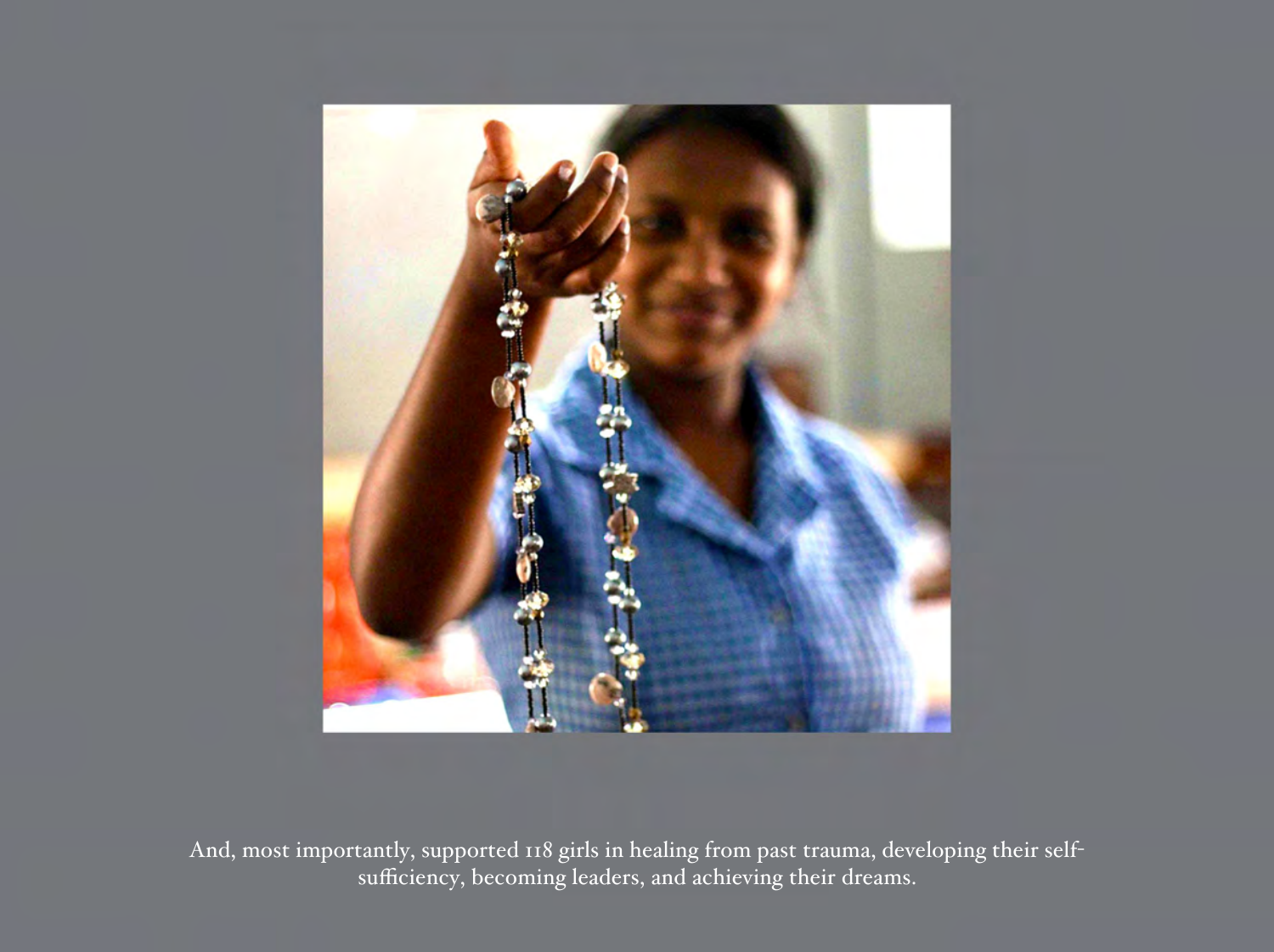

Thank you for enabling the girls we work with to dream big and to make their dreams a reality. And thank you for helping us make our dreams for Emerge a reality too.